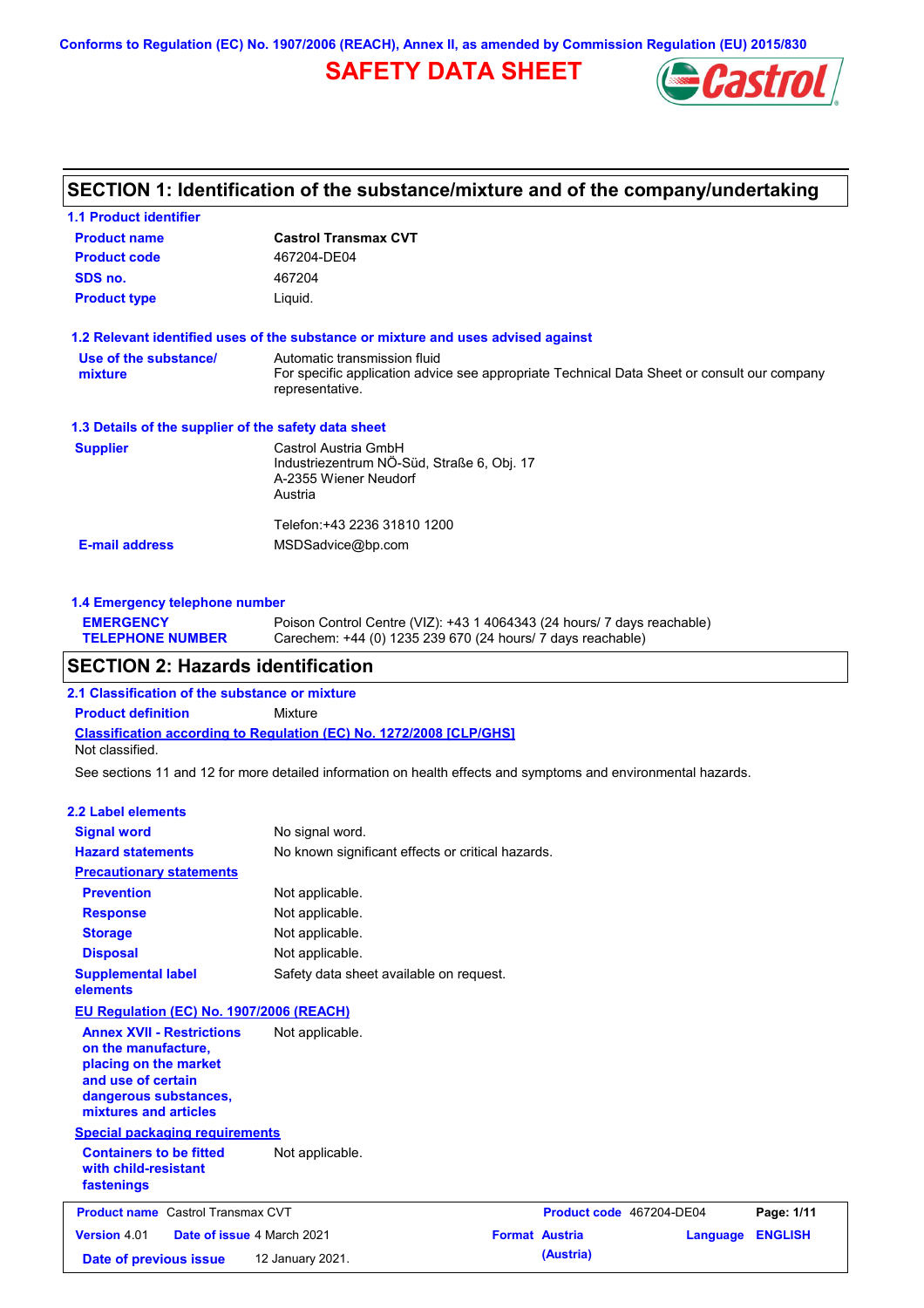## **SECTION 2: Hazards identification**

| <b>Tactile warning of danger</b>                                                                                         | Not applicable.                                                                                               |
|--------------------------------------------------------------------------------------------------------------------------|---------------------------------------------------------------------------------------------------------------|
| 2.3 Other hazards                                                                                                        |                                                                                                               |
| <b>Results of PBT and vPvB</b><br>assessment                                                                             | Product does not meet the criteria for PBT or vPvB according to Regulation (EC) No. 1907/2006.<br>Annex XIII. |
| <b>Product meets the criteria</b><br>for PBT or vPvB according<br>to Regulation (EC) No.<br><b>1907/2006, Annex XIII</b> | This mixture does not contain any substances that are assessed to be a PBT or a vPvB.                         |
| Other hazards which do<br>not result in classification                                                                   | Defatting to the skin.                                                                                        |

## **SECTION 3: Composition/information on ingredients**

## **3.2 Mixtures**

**Product definition**

Mixture

Highly refined base oil (IP 346 DMSO extract < 3%). Proprietary performance additives.

| <b>Product/ingredient</b><br>name                                                                                                                                                                                                                                       | <b>Identifiers</b>                                                                     | $\%$        | <b>Regulation (EC) No.</b><br>1272/2008 [CLP] | <b>Type</b> |
|-------------------------------------------------------------------------------------------------------------------------------------------------------------------------------------------------------------------------------------------------------------------------|----------------------------------------------------------------------------------------|-------------|-----------------------------------------------|-------------|
| Distillates (petroleum), hydrotreated<br>light paraffinic                                                                                                                                                                                                               | REACH #: 01-2119487077-29<br>$EC: 265-158-7$<br>CAS: 64742-55-8<br>Index: 649-468-00-3 | $≥25 - ≤50$ | Asp. Tox. 1, H304                             | $[1]$       |
| 2-Propenoic acid, 2-methyl-, butyl<br>ester, polymer with N-[3-<br>(dimethylamino)propyl]-2-methyl-<br>2-propenamide, dodecyl 2-methyl-<br>2-propenoate, eicosyl 2-methyl-<br>2-propenoate, hexadecyl 2-methyl-<br>2-propenoate and octadecyl 2-methyl-<br>2-propenoate | CAS: 176487-46-0                                                                       | < 10        | Eye Irrit. 2, H319                            | $[1]$       |
| Lubricating oils (petroleum), C15-30,<br>hydrotreated neutral oil-based                                                                                                                                                                                                 | REACH #: 01-2119474878-16<br>EC: 276-737-9<br>CAS: 72623-86-0<br>Index: 649-482-00-X   | ב≥          | Asp. Tox. 1, H304                             | $[1]$       |

#### **See Section 16 for the full text of the H statements declared above.**

Type

[1] Substance classified with a health or environmental hazard

[2] Substance with a workplace exposure limit

[3] Substance meets the criteria for PBT according to Regulation (EC) No. 1907/2006, Annex XIII

[4] Substance meets the criteria for vPvB according to Regulation (EC) No. 1907/2006, Annex XIII

[5] Substance of equivalent concern

[6] Additional disclosure due to company policy

Occupational exposure limits, if available, are listed in Section 8.

## **SECTION 4: First aid measures**

#### Do not induce vomiting unless directed to do so by medical personnel. Get medical attention if symptoms occur. In case of contact, immediately flush eyes with plenty of water for at least 15 minutes. Eyelids should be held away from the eyeball to ensure thorough rinsing. Check for and remove any contact lenses. Get medical attention. **4.1 Description of first aid measures** If inhaled, remove to fresh air. In case of inhalation of decomposition products in a fire, symptoms may be delayed. The exposed person may need to be kept under medical surveillance for 48 hours. Get medical attention if symptoms occur. **Ingestion Inhalation Eye contact Protection of first-aiders** No action shall be taken involving any personal risk or without suitable training. It may be dangerous to the person providing aid to give mouth-to-mouth resuscitation. **Skin contact** Wash skin thoroughly with soap and water or use recognised skin cleanser. Remove contaminated clothing and shoes. Wash clothing before reuse. Clean shoes thoroughly before reuse. Get medical attention if irritation develops.

#### **4.2 Most important symptoms and effects, both acute and delayed**

See Section 11 for more detailed information on health effects and symptoms.

| <b>Product name</b> Castrol Transmax CVT |                                   | Product code 467204-DE04 |                         | Page: 2/11 |
|------------------------------------------|-----------------------------------|--------------------------|-------------------------|------------|
| <b>Version 4.01</b>                      | <b>Date of issue 4 March 2021</b> | <b>Format Austria</b>    | <b>Language ENGLISH</b> |            |
| Date of previous issue                   | 12 January 2021.                  | (Austria)                |                         |            |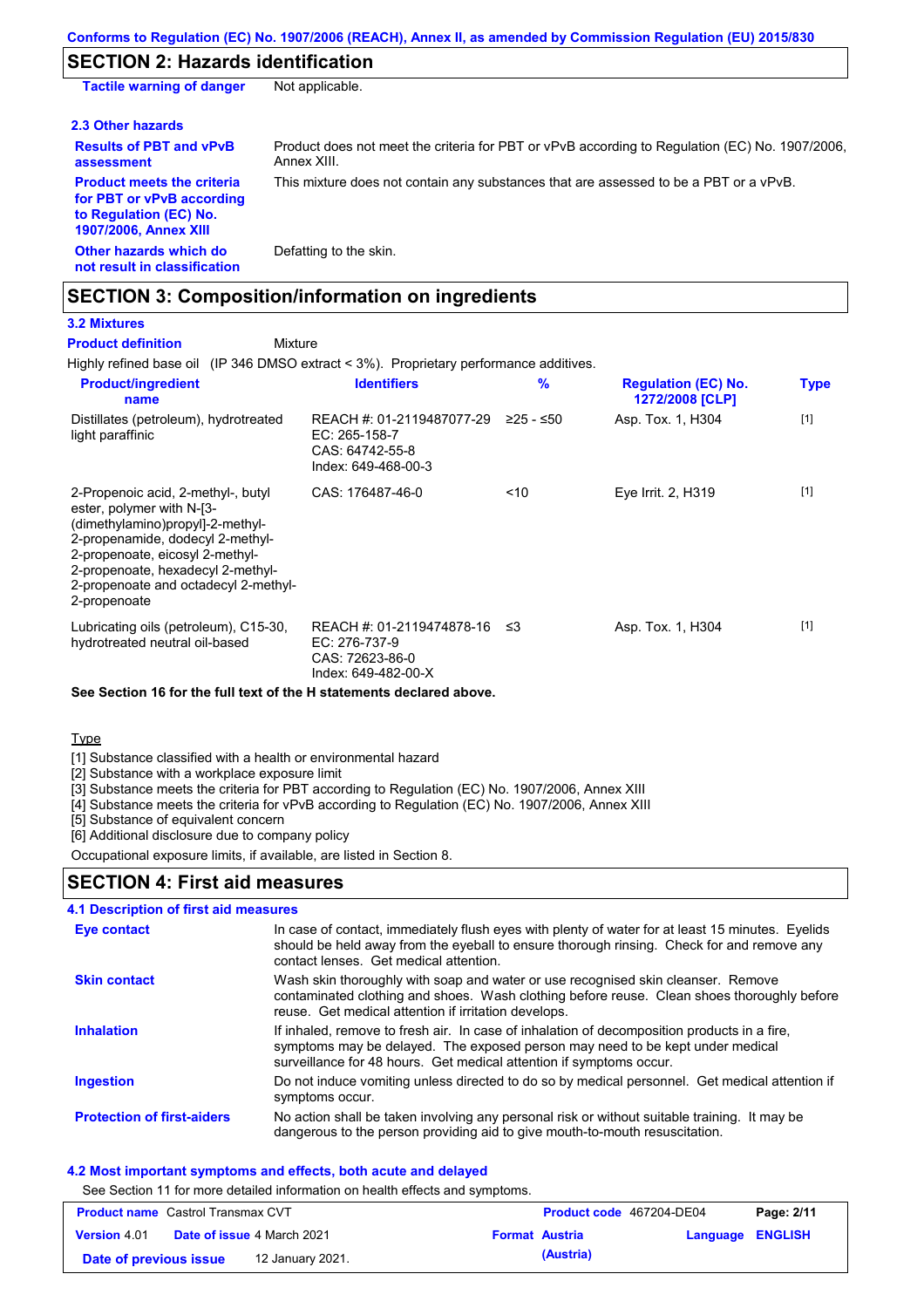## **SECTION 4: First aid measures**

| <b>Potential acute health effects</b> |                                                                                                                     |
|---------------------------------------|---------------------------------------------------------------------------------------------------------------------|
| <b>Inhalation</b>                     | Exposure to decomposition products may cause a health hazard. Serious effects may be<br>delayed following exposure. |
| <b>Ingestion</b>                      | No known significant effects or critical hazards.                                                                   |
| <b>Skin contact</b>                   | Defatting to the skin. May cause skin dryness and irritation.                                                       |
| <b>Eye contact</b>                    | No known significant effects or critical hazards.                                                                   |
|                                       | Delayed and immediate effects as well as chronic effects from short and long-term exposure                          |
| <b>Inhalation</b>                     | Overexposure to the inhalation of airborne droplets or aerosols may cause irritation of the<br>respiratory tract.   |
| Ingestion                             | Ingestion of large quantities may cause nausea and diarrhoea.                                                       |
| <b>Skin contact</b>                   | Prolonged or repeated contact can defat the skin and lead to irritation and/or dermatitis.                          |
| Eye contact                           | Potential risk of transient stinging or redness if accidental eye contact occurs.                                   |
|                                       |                                                                                                                     |

#### **4.3 Indication of any immediate medical attention and special treatment needed**

```
Notes to physician Treatment should in general be symptomatic and directed to relieving any effects.
                   In case of inhalation of decomposition products in a fire, symptoms may be delayed.
                   The exposed person may need to be kept under medical surveillance for 48 hours.
```
## **SECTION 5: Firefighting measures**

| 5.1 Extinguishing media                                                                                                    |                                                                                                                                                                                                                                                                                                                                                                   |  |  |  |
|----------------------------------------------------------------------------------------------------------------------------|-------------------------------------------------------------------------------------------------------------------------------------------------------------------------------------------------------------------------------------------------------------------------------------------------------------------------------------------------------------------|--|--|--|
| <b>Suitable extinguishing</b><br>In case of fire, use foam, dry chemical or carbon dioxide extinguisher or spray.<br>media |                                                                                                                                                                                                                                                                                                                                                                   |  |  |  |
| <b>Unsuitable extinguishing</b><br>media                                                                                   | Do not use water jet. The use of a water jet may cause the fire to spread by splashing the<br>burning product.                                                                                                                                                                                                                                                    |  |  |  |
| 5.2 Special hazards arising from the substance or mixture                                                                  |                                                                                                                                                                                                                                                                                                                                                                   |  |  |  |
| <b>Hazards from the</b><br>substance or mixture                                                                            | In a fire or if heated, a pressure increase will occur and the container may burst.                                                                                                                                                                                                                                                                               |  |  |  |
| <b>Hazardous combustion</b><br>products                                                                                    | Combustion products may include the following:<br>carbon oxides (CO, CO <sub>2</sub> ) (carbon monoxide, carbon dioxide)<br>nitrogen oxides (NO, $NO2$ etc.)                                                                                                                                                                                                      |  |  |  |
| 5.3 Advice for firefighters                                                                                                |                                                                                                                                                                                                                                                                                                                                                                   |  |  |  |
| <b>Special precautions for</b><br>fire-fighters                                                                            | No action shall be taken involving any personal risk or without suitable training. Promptly<br>isolate the scene by removing all persons from the vicinity of the incident if there is a fire.                                                                                                                                                                    |  |  |  |
| <b>Special protective</b><br>equipment for fire-fighters                                                                   | Fire-fighters should wear appropriate protective equipment and self-contained breathing<br>apparatus (SCBA) with a full face-piece operated in positive pressure mode. Clothing for fire-<br>fighters (including helmets, protective boots and gloves) conforming to European standard EN<br>469 will provide a basic level of protection for chemical incidents. |  |  |  |

### **SECTION 6: Accidental release measures**

#### **6.1 Personal precautions, protective equipment and emergency procedures**

| For non-emergency<br>personnel                           | No action shall be taken involving any personal risk or without suitable training. Evacuate<br>surrounding areas. Keep unnecessary and unprotected personnel from entering. Do not touch<br>or walk through spilt material. Floors may be slippery; use care to avoid falling. Put on<br>appropriate personal protective equipment.                                                  |
|----------------------------------------------------------|--------------------------------------------------------------------------------------------------------------------------------------------------------------------------------------------------------------------------------------------------------------------------------------------------------------------------------------------------------------------------------------|
| For emergency responders                                 | Entry into a confined space or poorly ventilated area contaminated with vapour, mist or fume is<br>extremely hazardous without the correct respiratory protective equipment and a safe system of<br>work. Wear self-contained breathing apparatus. Wear a suitable chemical protective suit.<br>Chemical resistant boots. See also the information in "For non-emergency personnel". |
| <b>6.2 Environmental</b><br><b>precautions</b>           | Avoid dispersal of spilt material and runoff and contact with soil, waterways, drains and sewers.<br>Inform the relevant authorities if the product has caused environmental pollution (sewers,<br>waterways, soil or air).                                                                                                                                                          |
| 6.3 Methods and material for containment and cleaning up |                                                                                                                                                                                                                                                                                                                                                                                      |

Stop leak if without risk. Move containers from spill area. Absorb with an inert material and place in an appropriate waste disposal container. Dispose of via a licensed waste disposal contractor. **Small spill**

| <b>Product name</b> Castrol Transmax CVT |                                   | <b>Product code</b> 467204-DE04 |                  | Page: 3/11 |
|------------------------------------------|-----------------------------------|---------------------------------|------------------|------------|
| <b>Version 4.01</b>                      | <b>Date of issue 4 March 2021</b> | <b>Format Austria</b>           | Language ENGLISH |            |
| Date of previous issue                   | 12 January 2021.                  | (Austria)                       |                  |            |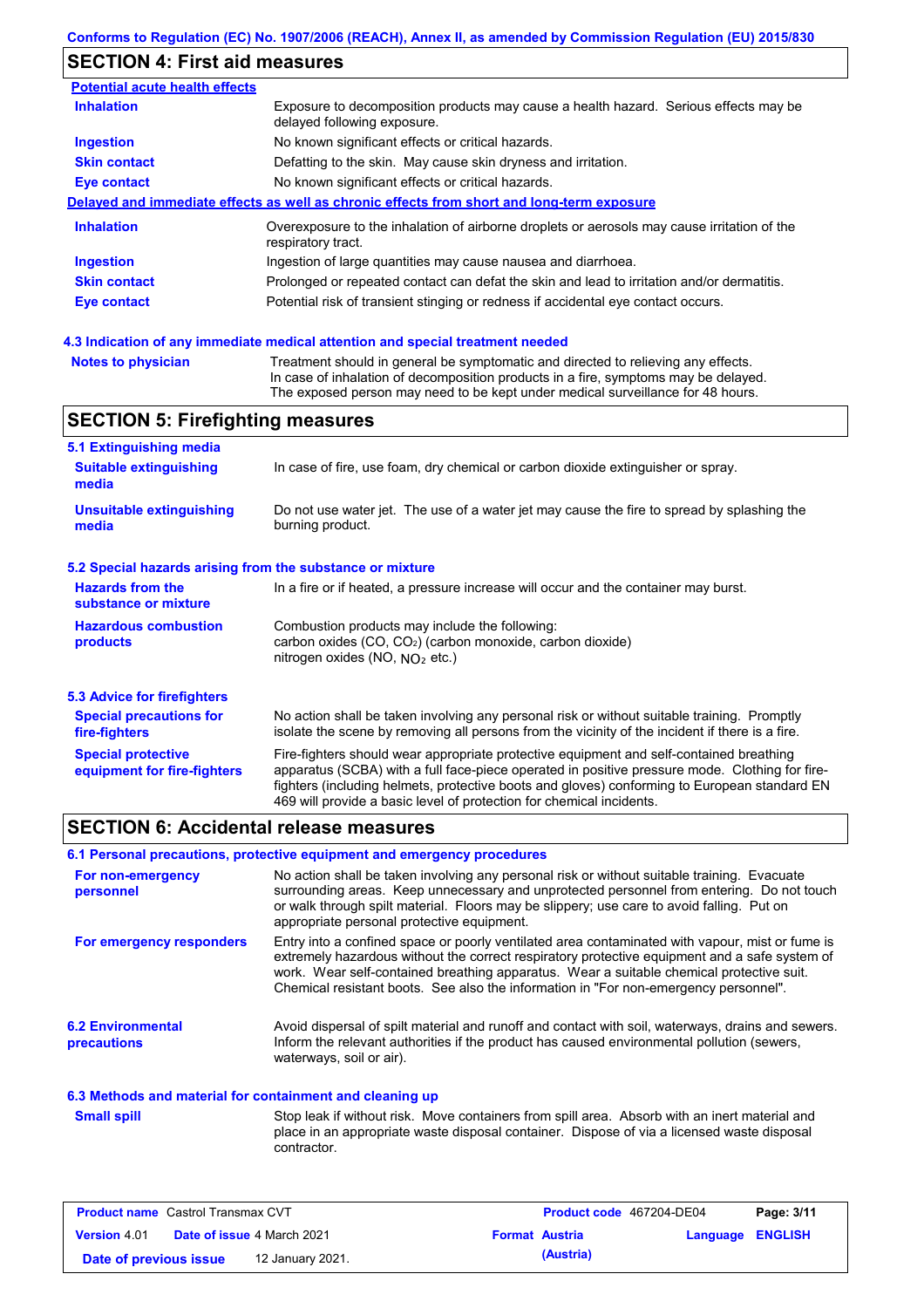## **SECTION 6: Accidental release measures**

| Large spill                               | Stop leak if without risk. Move containers from spill area. Prevent entry into sewers, water<br>courses, basements or confined areas. Contain and collect spillage with non-combustible,<br>absorbent material e.g. sand, earth, vermiculite or diatomaceous earth and place in container<br>for disposal according to local regulations. Dispose of via a licensed waste disposal contractor. |
|-------------------------------------------|------------------------------------------------------------------------------------------------------------------------------------------------------------------------------------------------------------------------------------------------------------------------------------------------------------------------------------------------------------------------------------------------|
| 6.4 Reference to other<br><b>sections</b> | See Section 1 for emergency contact information.<br>See Section 5 for firefighting measures.<br>See Section 8 for information on appropriate personal protective equipment.<br>See Section 12 for environmental precautions.<br>See Section 13 for additional waste treatment information.                                                                                                     |

## **SECTION 7: Handling and storage**

| 7.1 Precautions for safe handling                                                    |                                                                                                                                                                                                                                                                                                                                                                                                                                                                                          |
|--------------------------------------------------------------------------------------|------------------------------------------------------------------------------------------------------------------------------------------------------------------------------------------------------------------------------------------------------------------------------------------------------------------------------------------------------------------------------------------------------------------------------------------------------------------------------------------|
| <b>Protective measures</b>                                                           | Put on appropriate personal protective equipment.                                                                                                                                                                                                                                                                                                                                                                                                                                        |
| <b>Advice on general</b><br>occupational hygiene                                     | Eating, drinking and smoking should be prohibited in areas where this material is handled,<br>stored and processed. Wash thoroughly after handling. Remove contaminated clothing and<br>protective equipment before entering eating areas. See also Section 8 for additional<br>information on hygiene measures.                                                                                                                                                                         |
| <b>7.2 Conditions for safe</b><br>storage, including any<br><b>incompatibilities</b> | Store in accordance with local regulations. Store in a dry, cool and well-ventilated area, away<br>from incompatible materials (see Section 10). Keep away from heat and direct sunlight. Keep<br>container tightly closed and sealed until ready for use. Containers that have been opened must<br>be carefully resealed and kept upright to prevent leakage. Store and use only in equipment/<br>containers designed for use with this product. Do not store in unlabelled containers. |
| <b>Not suitable</b>                                                                  | Prolonged exposure to elevated temperature.                                                                                                                                                                                                                                                                                                                                                                                                                                              |
| 7.3 Specific end use(s)                                                              |                                                                                                                                                                                                                                                                                                                                                                                                                                                                                          |
| <b>Recommendations</b>                                                               | See section 1.2 and Exposure scenarios in annex, if applicable.                                                                                                                                                                                                                                                                                                                                                                                                                          |

### **SECTION 8: Exposure controls/personal protection**

#### **8.1 Control parameters**

#### **Occupational exposure limits**

Whilst specific OELs for certain components may be shown in this section, other components may be present in any mist, vapour or dust produced. Therefore, the specific OELs may not be applicable to the product as a whole and are provided for guidance only.

**Recommended monitoring procedures** If this product contains ingredients with exposure limits, personal, workplace atmosphere or biological monitoring may be required to determine the effectiveness of the ventilation or other control measures and/or the necessity to use respiratory protective equipment. Reference should be made to monitoring standards, such as the following: European Standard EN 689 (Workplace atmospheres - Guidance for the assessment of exposure by inhalation to chemical agents for comparison with limit values and measurement strategy) European Standard EN 14042 (Workplace atmospheres - Guide for the application and use of procedures for the assessment of exposure to chemical and biological agents) European Standard EN 482 (Workplace atmospheres - General requirements for the performance of procedures for the measurement of chemical agents) Reference to national guidance documents for methods for the determination of hazardous substances will also be required.

#### **Derived No Effect Level**

No DNELs/DMELs available.

#### **Predicted No Effect Concentration**

No PNECs available

| <b>8.2 Exposure controls</b>               |                                                                                                                                                                                                                                                                                                                                                                                                                                                                                                                                                                                                                                                                                                                                                                                                                                                                                                                                                                                                         |
|--------------------------------------------|---------------------------------------------------------------------------------------------------------------------------------------------------------------------------------------------------------------------------------------------------------------------------------------------------------------------------------------------------------------------------------------------------------------------------------------------------------------------------------------------------------------------------------------------------------------------------------------------------------------------------------------------------------------------------------------------------------------------------------------------------------------------------------------------------------------------------------------------------------------------------------------------------------------------------------------------------------------------------------------------------------|
| <b>Appropriate engineering</b><br>controls | Provide exhaust ventilation or other engineering controls to keep the relevant airborne<br>concentrations below their respective occupational exposure limits.<br>All activities involving chemicals should be assessed for their risks to health, to ensure<br>exposures are adequately controlled. Personal protective equipment should only be considered<br>after other forms of control measures (e.g. engineering controls) have been suitably evaluated.<br>Personal protective equipment should conform to appropriate standards, be suitable for use, be<br>kept in good condition and properly maintained.<br>Your supplier of personal protective equipment should be consulted for advice on selection and<br>appropriate standards. For further information contact your national organisation for standards.<br>The final choice of protective equipment will depend upon a risk assessment. It is important to<br>ensure that all items of personal protective equipment are compatible. |
| <b>Individual protection measures</b>      |                                                                                                                                                                                                                                                                                                                                                                                                                                                                                                                                                                                                                                                                                                                                                                                                                                                                                                                                                                                                         |

| <b>Product name</b> Castrol Transmax CVT |  | <b>Product code</b> 467204-DE04   |  | Page: 4/11            |                  |  |
|------------------------------------------|--|-----------------------------------|--|-----------------------|------------------|--|
| <b>Version 4.01</b>                      |  | <b>Date of issue 4 March 2021</b> |  | <b>Format Austria</b> | Language ENGLISH |  |
| Date of previous issue                   |  | 12 January 2021.                  |  | (Austria)             |                  |  |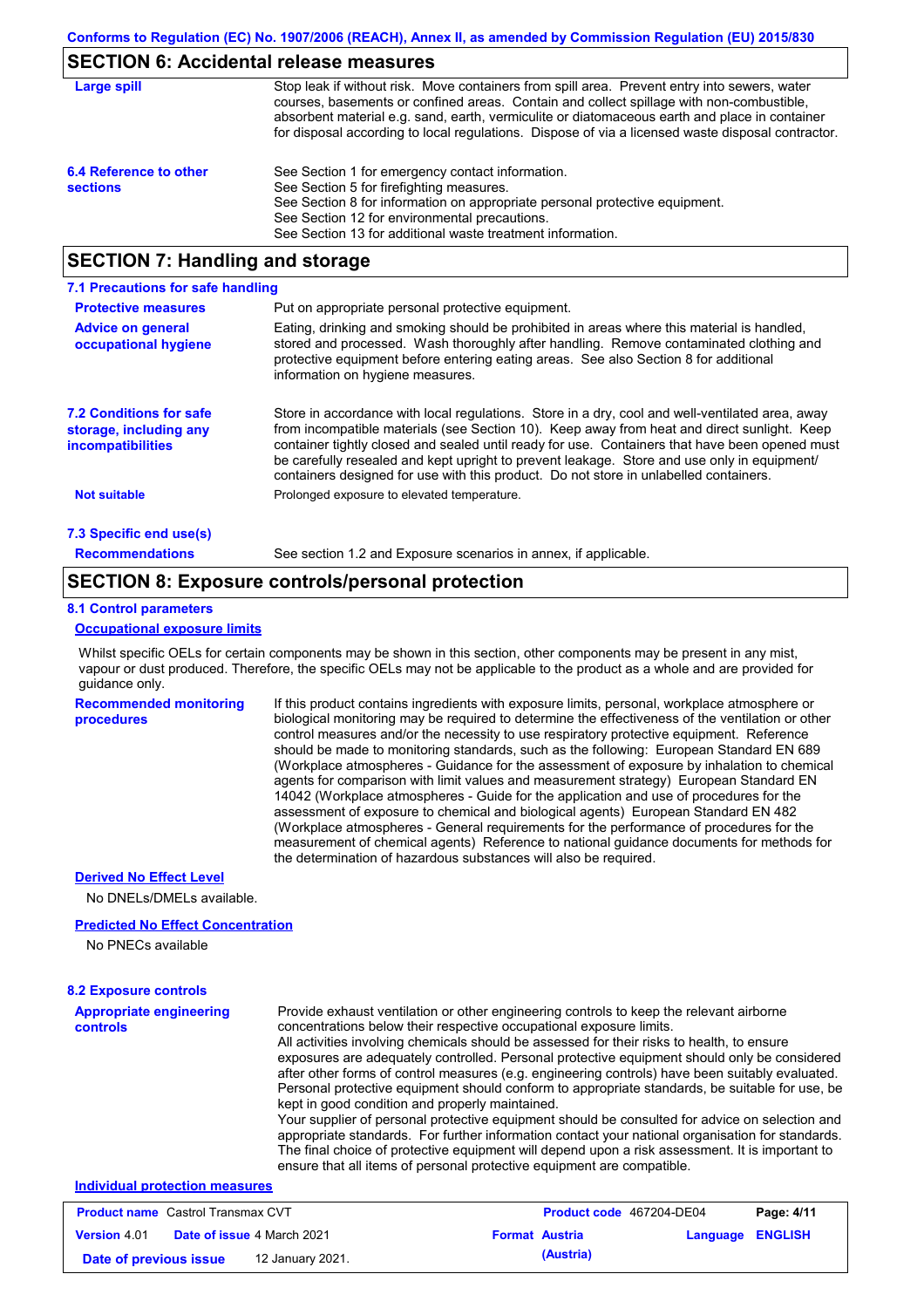# **SECTION 8: Exposure controls/personal protection**

| <b>Hygiene measures</b>                          | Wash hands, forearms and face thoroughly after handling chemical products, before eating,<br>smoking and using the lavatory and at the end of the working period. Ensure that eyewash<br>stations and safety showers are close to the workstation location.                                                                                                                                                                                                                                                                                                                                                                                       |
|--------------------------------------------------|---------------------------------------------------------------------------------------------------------------------------------------------------------------------------------------------------------------------------------------------------------------------------------------------------------------------------------------------------------------------------------------------------------------------------------------------------------------------------------------------------------------------------------------------------------------------------------------------------------------------------------------------------|
| <b>Respiratory protection</b>                    | In case of insufficient ventilation, wear suitable respiratory equipment.<br>The correct choice of respiratory protection depends upon the chemicals being handled, the<br>conditions of work and use, and the condition of the respiratory equipment. Safety procedures<br>should be developed for each intended application. Respiratory protection equipment should<br>therefore be chosen in consultation with the supplier/manufacturer and with a full assessment<br>of the working conditions.                                                                                                                                             |
| <b>Eye/face protection</b>                       | Safety glasses with side shields.                                                                                                                                                                                                                                                                                                                                                                                                                                                                                                                                                                                                                 |
| <b>Skin protection</b><br><b>Hand protection</b> | <b>General Information:</b>                                                                                                                                                                                                                                                                                                                                                                                                                                                                                                                                                                                                                       |
|                                                  | Because specific work environments and material handling practices vary, safety procedures<br>should be developed for each intended application. The correct choice of protective gloves<br>depends upon the chemicals being handled, and the conditions of work and use. Most gloves<br>provide protection for only a limited time before they must be discarded and replaced (even the<br>best chemically resistant gloves will break down after repeated chemical exposures).                                                                                                                                                                  |
|                                                  | Gloves should be chosen in consultation with the supplier / manufacturer and taking account of<br>a full assessment of the working conditions.                                                                                                                                                                                                                                                                                                                                                                                                                                                                                                    |
|                                                  | Recommended: Nitrile gloves.<br><b>Breakthrough time:</b>                                                                                                                                                                                                                                                                                                                                                                                                                                                                                                                                                                                         |
|                                                  | Breakthrough time data are generated by glove manufacturers under laboratory test conditions<br>and represent how long a glove can be expected to provide effective permeation resistance. It<br>is important when following breakthrough time recommendations that actual workplace<br>conditions are taken into account. Always consult with your glove supplier for up-to-date<br>technical information on breakthrough times for the recommended glove type.<br>Our recommendations on the selection of gloves are as follows:                                                                                                                |
|                                                  | Continuous contact:                                                                                                                                                                                                                                                                                                                                                                                                                                                                                                                                                                                                                               |
|                                                  | Gloves with a minimum breakthrough time of 240 minutes, or >480 minutes if suitable gloves<br>can be obtained.<br>If suitable gloves are not available to offer that level of protection, gloves with shorter<br>breakthrough times may be acceptable as long as appropriate glove maintenance and<br>replacement regimes are determined and adhered to.                                                                                                                                                                                                                                                                                          |
|                                                  | Short-term / splash protection:                                                                                                                                                                                                                                                                                                                                                                                                                                                                                                                                                                                                                   |
|                                                  | Recommended breakthrough times as above.<br>It is recognised that for short-term, transient exposures, gloves with shorter breakthrough times<br>may commonly be used. Therefore, appropriate maintenance and replacement regimes must<br>be determined and rigorously followed.                                                                                                                                                                                                                                                                                                                                                                  |
|                                                  | <b>Glove Thickness:</b>                                                                                                                                                                                                                                                                                                                                                                                                                                                                                                                                                                                                                           |
|                                                  | For general applications, we recommend gloves with a thickness typically greater than 0.35 mm.                                                                                                                                                                                                                                                                                                                                                                                                                                                                                                                                                    |
|                                                  | It should be emphasised that glove thickness is not necessarily a good predictor of glove<br>resistance to a specific chemical, as the permeation efficiency of the glove will be dependent<br>on the exact composition of the glove material. Therefore, glove selection should also be based<br>on consideration of the task requirements and knowledge of breakthrough times.<br>Glove thickness may also vary depending on the glove manufacturer, the glove type and the<br>glove model. Therefore, the manufacturers' technical data should always be taken into account<br>to ensure selection of the most appropriate glove for the task. |
|                                                  | Note: Depending on the activity being conducted, gloves of varying thickness may be required<br>for specific tasks. For example:                                                                                                                                                                                                                                                                                                                                                                                                                                                                                                                  |
|                                                  | • Thinner gloves (down to 0.1 mm or less) may be required where a high degree of manual<br>dexterity is needed. However, these gloves are only likely to give short duration protection and<br>would normally be just for single use applications, then disposed of.                                                                                                                                                                                                                                                                                                                                                                              |
|                                                  | • Thicker gloves (up to 3 mm or more) may be required where there is a mechanical (as well<br>as a chemical) risk i.e. where there is abrasion or puncture potential.                                                                                                                                                                                                                                                                                                                                                                                                                                                                             |

| <b>Product name</b> Castrol Transmax CVT |  | <b>Product code</b> 467204-DE04   |  | Page: 5/11            |                         |  |
|------------------------------------------|--|-----------------------------------|--|-----------------------|-------------------------|--|
| <b>Version 4.01</b>                      |  | <b>Date of issue 4 March 2021</b> |  | <b>Format Austria</b> | <b>Language ENGLISH</b> |  |
| Date of previous issue                   |  | 12 January 2021.                  |  | (Austria)             |                         |  |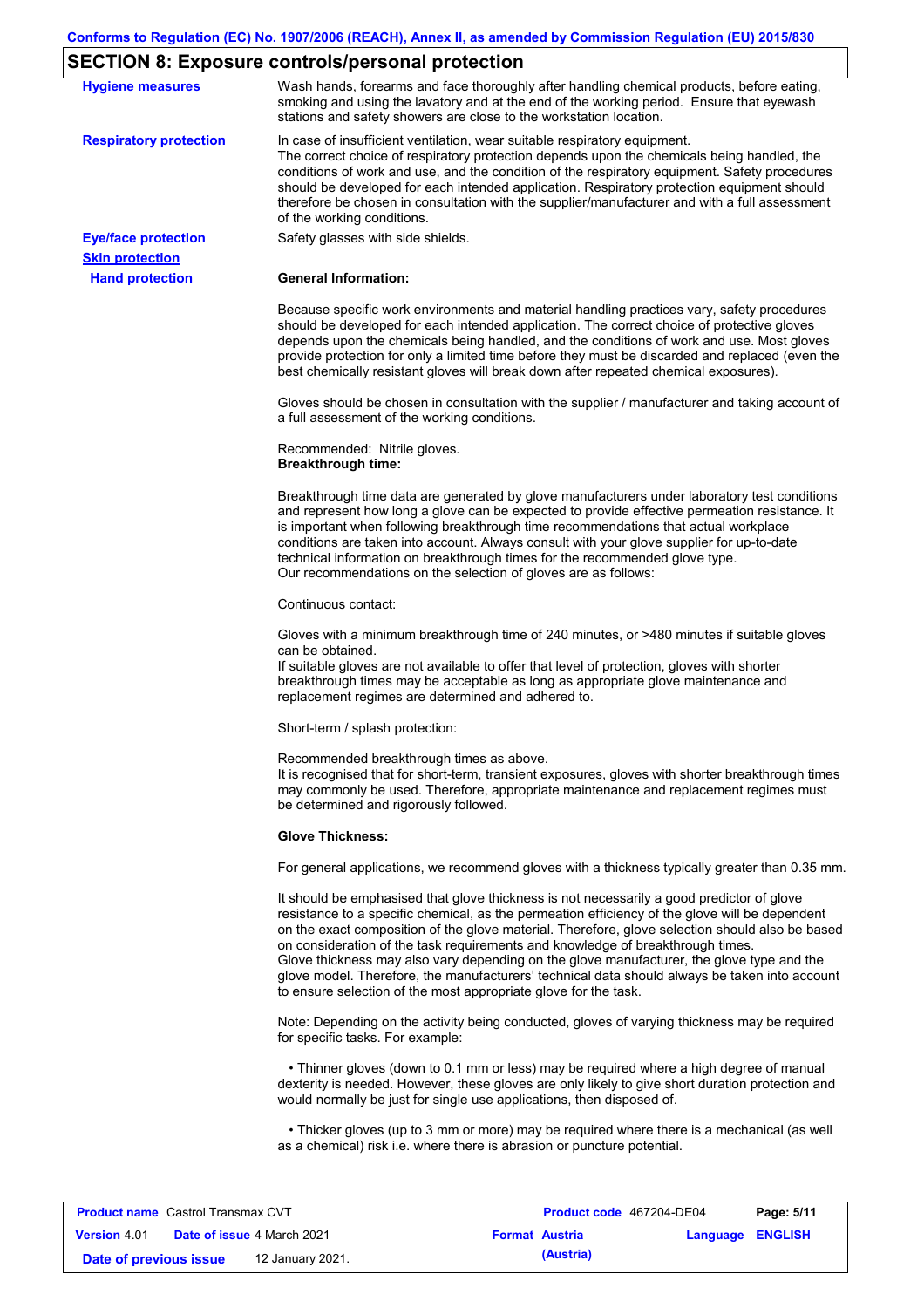# **SECTION 8: Exposure controls/personal protection**

| <b>Skin and body</b>                             | Use of protective clothing is good industrial practice.<br>Personal protective equipment for the body should be selected based on the task being<br>performed and the risks involved and should be approved by a specialist before handling this<br>product.<br>Cotton or polyester/cotton overalls will only provide protection against light superficial<br>contamination that will not soak through to the skin. Overalls should be laundered on a regular<br>basis. When the risk of skin exposure is high (e.g. when cleaning up spillages or if there is a<br>risk of splashing) then chemical resistant aprons and/or impervious chemical suits and boots<br>will be required. |
|--------------------------------------------------|---------------------------------------------------------------------------------------------------------------------------------------------------------------------------------------------------------------------------------------------------------------------------------------------------------------------------------------------------------------------------------------------------------------------------------------------------------------------------------------------------------------------------------------------------------------------------------------------------------------------------------------------------------------------------------------|
| <b>Refer to standards:</b>                       | Respiratory protection: EN 529<br>Gloves: EN 420, EN 374<br>Eye protection: EN 166<br>Filtering half-mask: EN 149<br>Filtering half-mask with valve: EN 405<br>Half-mask: EN 140 plus filter<br>Full-face mask: EN 136 plus filter<br>Particulate filters: EN 143<br>Gas/combined filters: EN 14387                                                                                                                                                                                                                                                                                                                                                                                   |
| <b>Environmental exposure</b><br><b>controls</b> | Emissions from ventilation or work process equipment should be checked to ensure they<br>comply with the requirements of environmental protection legislation. In some cases, fume<br>scrubbers, filters or engineering modifications to the process equipment will be necessary to<br>reduce emissions to acceptable levels.                                                                                                                                                                                                                                                                                                                                                         |

## **SECTION 9: Physical and chemical properties**

## **9.1 Information on basic physical and chemical properties**

| <u>Appearance</u>                                      |                                                                                                                                |
|--------------------------------------------------------|--------------------------------------------------------------------------------------------------------------------------------|
| <b>Physical state</b>                                  | Liquid.                                                                                                                        |
| <b>Colour</b>                                          | Red.                                                                                                                           |
| Odour                                                  | Not available.                                                                                                                 |
| <b>Odour threshold</b>                                 | Not available.                                                                                                                 |
| pH                                                     | Not applicable.                                                                                                                |
| <b>Melting point/freezing point</b>                    | Not available.                                                                                                                 |
| Initial boiling point and boiling<br>range             | Not available.                                                                                                                 |
| <b>Pour point</b>                                      | $-45 °C$                                                                                                                       |
| <b>Flash point</b>                                     | Open cup: >160°C (>320°F) [Cleveland.]                                                                                         |
| <b>Evaporation rate</b>                                | Not available.                                                                                                                 |
| <b>Flammability (solid, gas)</b>                       | Not available.                                                                                                                 |
| <b>Upper/lower flammability or</b><br>explosive limits | Not available.                                                                                                                 |
| <b>Vapour pressure</b>                                 | Not available.                                                                                                                 |
| <b>Vapour density</b>                                  | Not available.                                                                                                                 |
| <b>Relative density</b>                                | Not available.                                                                                                                 |
| <b>Density</b>                                         | <1000 kg/m <sup>3</sup> (<1 g/cm <sup>3</sup> ) at 15 <sup>°</sup> C                                                           |
| <b>Solubility(ies)</b>                                 | insoluble in water.                                                                                                            |
| <b>Partition coefficient: n-octanol/</b><br>water      | Not available.                                                                                                                 |
| <b>Auto-ignition temperature</b>                       | Not available.                                                                                                                 |
| <b>Decomposition temperature</b>                       | Not available.                                                                                                                 |
| <b>Viscosity</b>                                       | Kinematic: 33.81 mm <sup>2</sup> /s (33.81 cSt) at 40 $^{\circ}$ C<br>Kinematic: 7.146 mm <sup>2</sup> /s (7.146 cSt) at 100°C |
| <b>Explosive properties</b>                            | Not available.                                                                                                                 |
| <b>Oxidising properties</b>                            | Not available.                                                                                                                 |
|                                                        |                                                                                                                                |

#### **9.2 Other information**

**Appearance**

No additional information.

| <b>Product name</b> Castrol Transmax CVT |  | Product code 467204-DE04          |                       | Page: 6/11 |                  |  |
|------------------------------------------|--|-----------------------------------|-----------------------|------------|------------------|--|
| <b>Version 4.01</b>                      |  | <b>Date of issue 4 March 2021</b> | <b>Format Austria</b> |            | Language ENGLISH |  |
| Date of previous issue                   |  | 12 January 2021.                  |                       | (Austria)  |                  |  |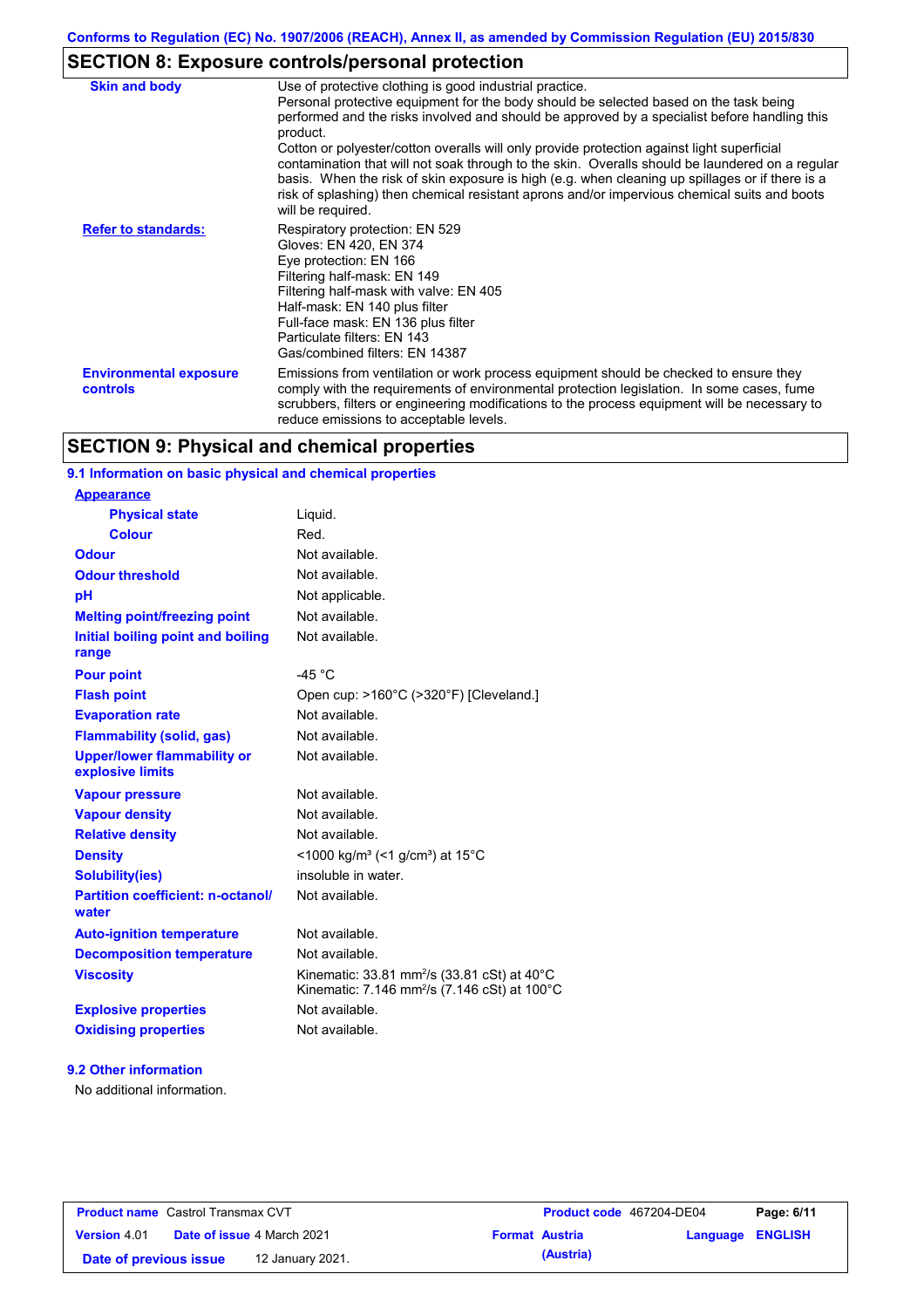| <b>SECTION 10: Stability and reactivity</b>       |                                                                                                                                                                         |  |  |
|---------------------------------------------------|-------------------------------------------------------------------------------------------------------------------------------------------------------------------------|--|--|
| <b>10.1 Reactivity</b>                            | No specific test data available for this product. Refer to Conditions to avoid and Incompatible<br>materials for additional information.                                |  |  |
| <b>10.2 Chemical stability</b>                    | The product is stable.                                                                                                                                                  |  |  |
| <b>10.3 Possibility of</b><br>hazardous reactions | Under normal conditions of storage and use, hazardous reactions will not occur.<br>Under normal conditions of storage and use, hazardous polymerisation will not occur. |  |  |
| <b>10.4 Conditions to avoid</b>                   | Avoid all possible sources of ignition (spark or flame).                                                                                                                |  |  |
| 10.5 Incompatible materials                       | Reactive or incompatible with the following materials: oxidising materials.                                                                                             |  |  |
| <b>10.6 Hazardous</b><br>decomposition products   | Under normal conditions of storage and use, hazardous decomposition products should not be<br>produced.                                                                 |  |  |

## **SECTION 11: Toxicological information**

| 11.1 Information on toxicological effects          |                                                                                                                             |
|----------------------------------------------------|-----------------------------------------------------------------------------------------------------------------------------|
| <b>Acute toxicity estimates</b>                    |                                                                                                                             |
| Not available.                                     |                                                                                                                             |
| <b>Information on likely</b><br>routes of exposure | Routes of entry anticipated: Dermal, Inhalation.                                                                            |
| <b>Potential acute health effects</b>              |                                                                                                                             |
| <b>Inhalation</b>                                  | Exposure to decomposition products may cause a health hazard. Serious effects may be<br>delayed following exposure.         |
| <b>Ingestion</b>                                   | No known significant effects or critical hazards.                                                                           |
| <b>Skin contact</b>                                | Defatting to the skin. May cause skin dryness and irritation.                                                               |
| <b>Eye contact</b>                                 | No known significant effects or critical hazards.                                                                           |
|                                                    | Symptoms related to the physical, chemical and toxicological characteristics                                                |
| <b>Inhalation</b>                                  | May be harmful by inhalation if exposure to vapour, mists or fumes resulting from thermal<br>decomposition products occurs. |
| <b>Ingestion</b>                                   | No specific data.                                                                                                           |
| <b>Skin contact</b>                                | Adverse symptoms may include the following:<br>irritation<br>dryness<br>cracking                                            |
| <b>Eye contact</b>                                 | No specific data.                                                                                                           |
|                                                    | Delayed and immediate effects as well as chronic effects from short and long-term exposure                                  |
| <b>Inhalation</b>                                  | Overexposure to the inhalation of airborne droplets or aerosols may cause irritation of the<br>respiratory tract.           |
| <b>Ingestion</b>                                   | Ingestion of large quantities may cause nausea and diarrhoea.                                                               |
| <b>Skin contact</b>                                | Prolonged or repeated contact can defat the skin and lead to irritation and/or dermatitis.                                  |
| <b>Eye contact</b>                                 | Potential risk of transient stinging or redness if accidental eye contact occurs.                                           |
| <b>Potential chronic health effects</b>            |                                                                                                                             |
| <b>General</b>                                     | No known significant effects or critical hazards.                                                                           |
| <b>Carcinogenicity</b>                             | No known significant effects or critical hazards.                                                                           |
| <b>Mutagenicity</b>                                | No known significant effects or critical hazards.                                                                           |
| <b>Developmental effects</b>                       | No known significant effects or critical hazards.                                                                           |
| <b>Fertility effects</b>                           | No known significant effects or critical hazards.                                                                           |

## **SECTION 12: Ecological information**

#### **12.1 Toxicity**

**Environmental hazards** Not classified as dangerous

#### **12.2 Persistence and degradability**

Not expected to be rapidly degradable.

#### **12.3 Bioaccumulative potential**

This product is not expected to bioaccumulate through food chains in the environment.

| <b>Product name</b> Castrol Transmax CVT |  | Product code 467204-DE04          |  | Page: 7/11            |                  |  |
|------------------------------------------|--|-----------------------------------|--|-----------------------|------------------|--|
| <b>Version 4.01</b>                      |  | <b>Date of issue 4 March 2021</b> |  | <b>Format Austria</b> | Language ENGLISH |  |
| Date of previous issue                   |  | 12 January 2021.                  |  | (Austria)             |                  |  |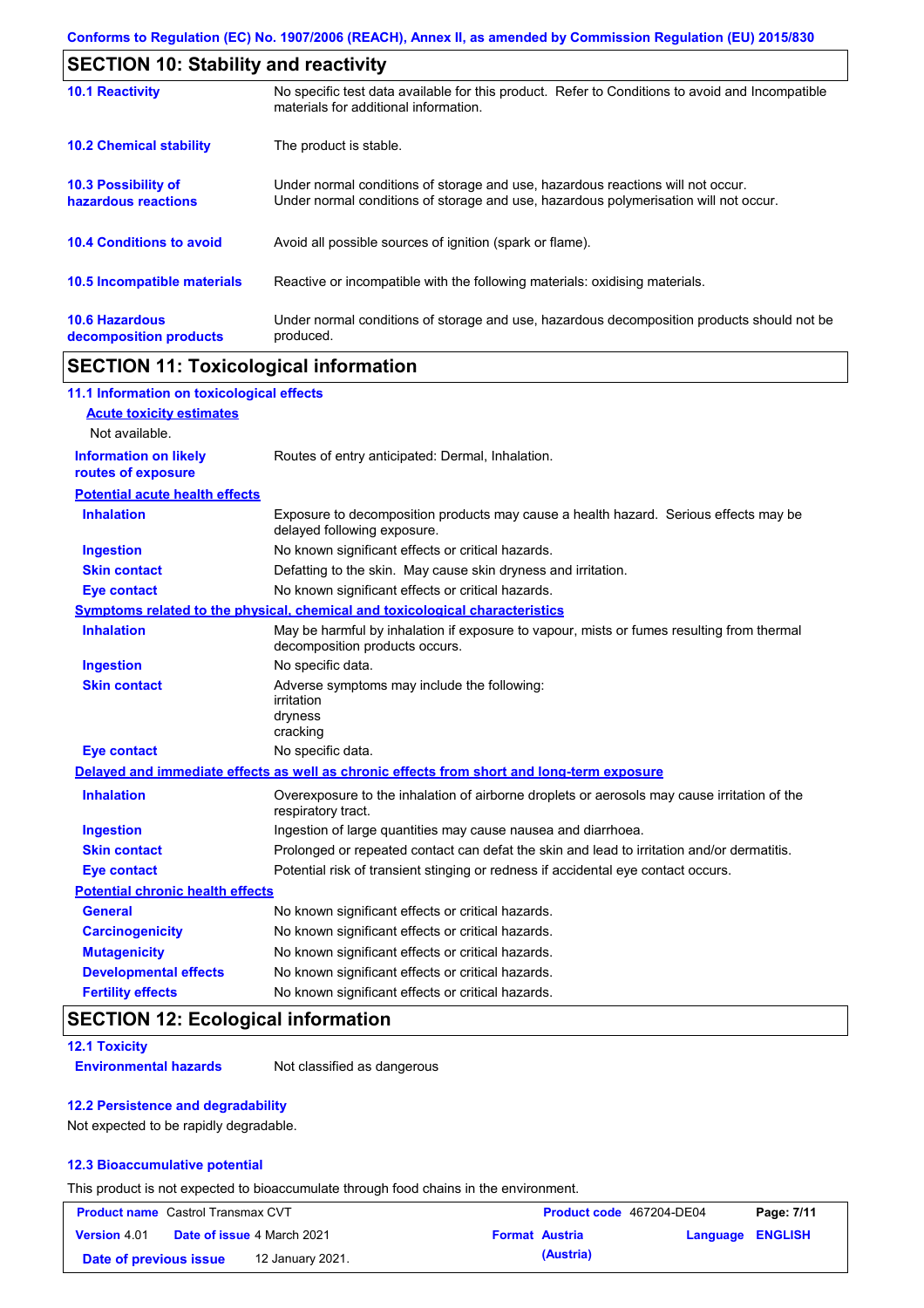## **SECTION 12: Ecological information**

| <b>12.4 Mobility in soil</b>                            |                                                                      |
|---------------------------------------------------------|----------------------------------------------------------------------|
| <b>Soil/water partition</b><br><b>coefficient (Koc)</b> | Not available.                                                       |
| <b>Mobility</b>                                         | Spillages may penetrate the soil causing ground water contamination. |

#### **12.5 Results of PBT and vPvB assessment**

Product does not meet the criteria for PBT or vPvB according to Regulation (EC) No. 1907/2006, Annex XIII.

| 12.6 Other adverse effects          |                                                                                                                           |
|-------------------------------------|---------------------------------------------------------------------------------------------------------------------------|
| <b>Other ecological information</b> | Spills may form a film on water surfaces causing physical damage to organisms. Oxygen<br>transfer could also be impaired. |
|                                     |                                                                                                                           |

## **SECTION 13: Disposal considerations**

## **13.1 Waste treatment methods**

**Product**

```
Methods of disposal
```
Where possible, arrange for product to be recycled. Dispose of via an authorised person/ licensed waste disposal contractor in accordance with local regulations.

**Hazardous waste** Yes.

#### **European waste catalogue (EWC)**

| Waste code | <b>Waste designation</b>                                         |
|------------|------------------------------------------------------------------|
| 13 02 05*  | Imineral-based non-chlorinated engine, gear and lubricating oils |

However, deviation from the intended use and/or the presence of any potential contaminants may require an alternative waste disposal code to be assigned by the end user.

#### **Packaging**

| <b>Methods of disposal</b> | Where possible, arrange for product to be recycled. Dispose of via an authorised person/<br>licensed waste disposal contractor in accordance with local regulations.                                                                                                                                                                                                                                                                                                                            |
|----------------------------|-------------------------------------------------------------------------------------------------------------------------------------------------------------------------------------------------------------------------------------------------------------------------------------------------------------------------------------------------------------------------------------------------------------------------------------------------------------------------------------------------|
| <b>Special precautions</b> | This material and its container must be disposed of in a safe way. Care should be taken when<br>handling emptied containers that have not been cleaned or rinsed out. Empty containers or<br>liners may retain some product residues. Empty containers represent a fire hazard as they may<br>contain flammable product residues and vapour. Never weld, solder or braze empty containers.<br>Avoid dispersal of spilt material and runoff and contact with soil, waterways, drains and sewers. |
| <b>References</b>          | Commission 2014/955/EU<br>Directive 2008/98/EC                                                                                                                                                                                                                                                                                                                                                                                                                                                  |

# **SECTION 14: Transport information**

|                                           | <b>ADR/RID</b> | <b>ADN</b>     | <b>IMDG</b>    | <b>IATA</b>    |  |  |  |
|-------------------------------------------|----------------|----------------|----------------|----------------|--|--|--|
| 14.1 UN number                            | Not regulated. | Not regulated. | Not regulated. | Not regulated. |  |  |  |
| 14.2 UN proper<br>shipping name           |                |                |                |                |  |  |  |
| <b>14.3 Transport</b><br>hazard class(es) |                |                |                |                |  |  |  |
| 14.4 Packing<br>group                     |                |                | ۰              |                |  |  |  |
| 14.5<br><b>Environmental</b><br>hazards   | No.            | No.            | No.            | No.            |  |  |  |
| <b>Additional</b><br>information          |                |                | -              |                |  |  |  |

**14.6 Special precautions for user** Not available.

| <b>Product name</b> Castrol Transmax CVT |  |                                   | <b>Product code</b> 467204-DE04 | Page: 8/11            |                         |  |
|------------------------------------------|--|-----------------------------------|---------------------------------|-----------------------|-------------------------|--|
| <b>Version</b> 4.01                      |  | <b>Date of issue 4 March 2021</b> |                                 | <b>Format Austria</b> | <b>Language ENGLISH</b> |  |
| Date of previous issue                   |  | 12 January 2021.                  |                                 | (Austria)             |                         |  |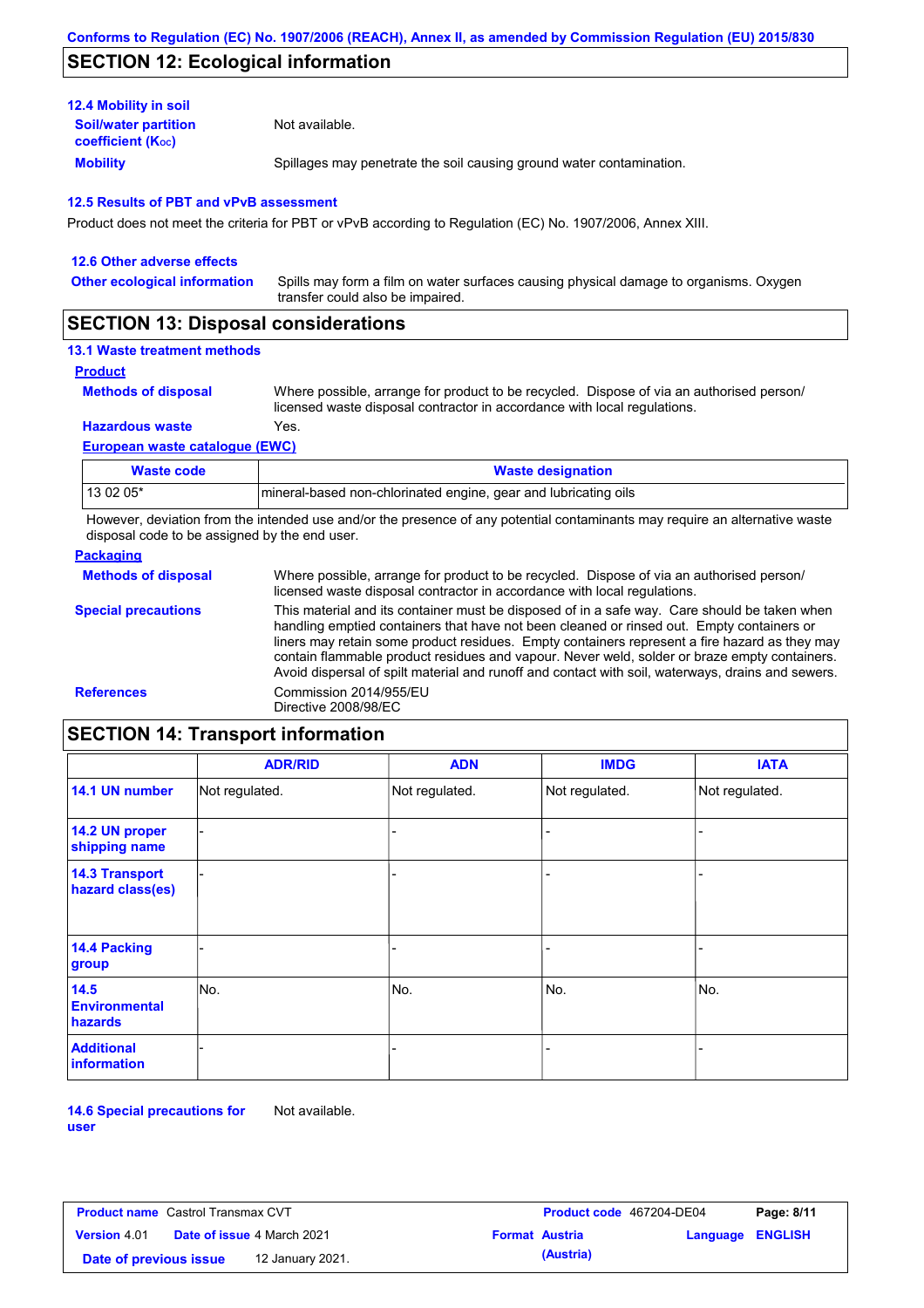| Conforms to Regulation (EC) No. 1907/2006 (REACH), Annex II, as amended by Commission Regulation (EU) 2015/830 |                                                                                                                                                                                           |  |  |  |
|----------------------------------------------------------------------------------------------------------------|-------------------------------------------------------------------------------------------------------------------------------------------------------------------------------------------|--|--|--|
| <b>SECTION 14: Transport information</b>                                                                       |                                                                                                                                                                                           |  |  |  |
| <b>14.7 Transport in bulk</b><br>according to IMO<br><b>instruments</b>                                        | Not available.                                                                                                                                                                            |  |  |  |
| <b>SECTION 15: Regulatory information</b>                                                                      |                                                                                                                                                                                           |  |  |  |
|                                                                                                                | 15.1 Safety, health and environmental regulations/legislation specific for the substance or mixture                                                                                       |  |  |  |
| EU Regulation (EC) No. 1907/2006 (REACH)                                                                       |                                                                                                                                                                                           |  |  |  |
| <b>Annex XIV - List of substances subject to authorisation</b>                                                 |                                                                                                                                                                                           |  |  |  |
| <b>Annex XIV</b>                                                                                               |                                                                                                                                                                                           |  |  |  |
| None of the components are listed.                                                                             |                                                                                                                                                                                           |  |  |  |
| <b>Substances of very high concern</b>                                                                         |                                                                                                                                                                                           |  |  |  |
| None of the components are listed.                                                                             |                                                                                                                                                                                           |  |  |  |
| EU Regulation (EC) No. 1907/2006 (REACH)                                                                       |                                                                                                                                                                                           |  |  |  |
| <b>Annex XVII - Restrictions</b><br>on the manufacture,                                                        | Not applicable.                                                                                                                                                                           |  |  |  |
| placing on the market                                                                                          |                                                                                                                                                                                           |  |  |  |
| and use of certain                                                                                             |                                                                                                                                                                                           |  |  |  |
| dangerous substances,<br>mixtures and articles                                                                 |                                                                                                                                                                                           |  |  |  |
| <b>Other regulations</b>                                                                                       |                                                                                                                                                                                           |  |  |  |
| <b>REACH Status</b>                                                                                            | The company, as identified in Section 1, sells this product in the EU in compliance with the<br>current requirements of REACH.                                                            |  |  |  |
| <b>United States inventory</b><br>(TSCA 8b)                                                                    | All components are active or exempted.                                                                                                                                                    |  |  |  |
| <b>Australia inventory (AICS)</b>                                                                              | At least one component is not listed.                                                                                                                                                     |  |  |  |
| <b>Canada inventory</b>                                                                                        | At least one component is not listed in DSL but all such components are listed in NDSL.                                                                                                   |  |  |  |
| <b>China inventory (IECSC)</b>                                                                                 | All components are listed or exempted.                                                                                                                                                    |  |  |  |
| <b>Japan inventory (ENCS)</b>                                                                                  | At least one component is not listed.                                                                                                                                                     |  |  |  |
| <b>Korea inventory (KECI)</b>                                                                                  | At least one component is not listed.                                                                                                                                                     |  |  |  |
| <b>Philippines inventory</b><br>(PICCS)                                                                        | All components are listed or exempted.                                                                                                                                                    |  |  |  |
| <b>Taiwan Chemical</b><br><b>Substances Inventory</b>                                                          | All components are listed or exempted.                                                                                                                                                    |  |  |  |
| (TCSI)<br>Ozone depleting substances (1005/2009/EU)                                                            |                                                                                                                                                                                           |  |  |  |
| Not listed.                                                                                                    |                                                                                                                                                                                           |  |  |  |
|                                                                                                                |                                                                                                                                                                                           |  |  |  |
| Prior Informed Consent (PIC) (649/2012/EU)                                                                     |                                                                                                                                                                                           |  |  |  |
| Not listed.                                                                                                    |                                                                                                                                                                                           |  |  |  |
| <b>EU - Water framework directive - Priority substances</b>                                                    |                                                                                                                                                                                           |  |  |  |
| None of the components are listed.                                                                             |                                                                                                                                                                                           |  |  |  |
| <b>Seveso Directive</b>                                                                                        |                                                                                                                                                                                           |  |  |  |
| This product is not controlled under the Seveso Directive.                                                     |                                                                                                                                                                                           |  |  |  |
| <b>National regulations</b>                                                                                    |                                                                                                                                                                                           |  |  |  |
| <b>Limitation of the use of</b><br>organic solvents                                                            | Permitted.                                                                                                                                                                                |  |  |  |
| <b>15.2 Chemical safety</b><br>assessment                                                                      | A Chemical Safety Assessment has been carried out for one or more of the substances within<br>this mixture. A Chemical Safety Assessment has not been carried out for the mixture itself. |  |  |  |

# **SECTION 16: Other information**

| <b>Abbreviations and acronyms</b>                 | ADN = European Provisions concerning the International Carriage of Dangerous Goods by<br>Inland Waterway<br>ADR = The European Agreement concerning the International Carriage of Dangerous Goods by<br>Road<br>ATE = Acute Toxicity Estimate<br>BCF = Bioconcentration Factor<br>CAS = Chemical Abstracts Service<br>CLP = Classification, Labelling and Packaging Regulation [Regulation (EC) No. 1272/2008]<br>CSA = Chemical Safety Assessment<br>CSR = Chemical Safety Report |                          |          |                |
|---------------------------------------------------|------------------------------------------------------------------------------------------------------------------------------------------------------------------------------------------------------------------------------------------------------------------------------------------------------------------------------------------------------------------------------------------------------------------------------------------------------------------------------------|--------------------------|----------|----------------|
| <b>Product name</b> Castrol Transmax CVT          |                                                                                                                                                                                                                                                                                                                                                                                                                                                                                    | Product code 467204-DE04 |          | Page: 9/11     |
| Date of issue 4 March 2021<br><b>Version 4.01</b> |                                                                                                                                                                                                                                                                                                                                                                                                                                                                                    | <b>Format Austria</b>    | Language | <b>ENGLISH</b> |
| Date of previous issue                            | 12 January 2021.                                                                                                                                                                                                                                                                                                                                                                                                                                                                   | (Austria)                |          |                |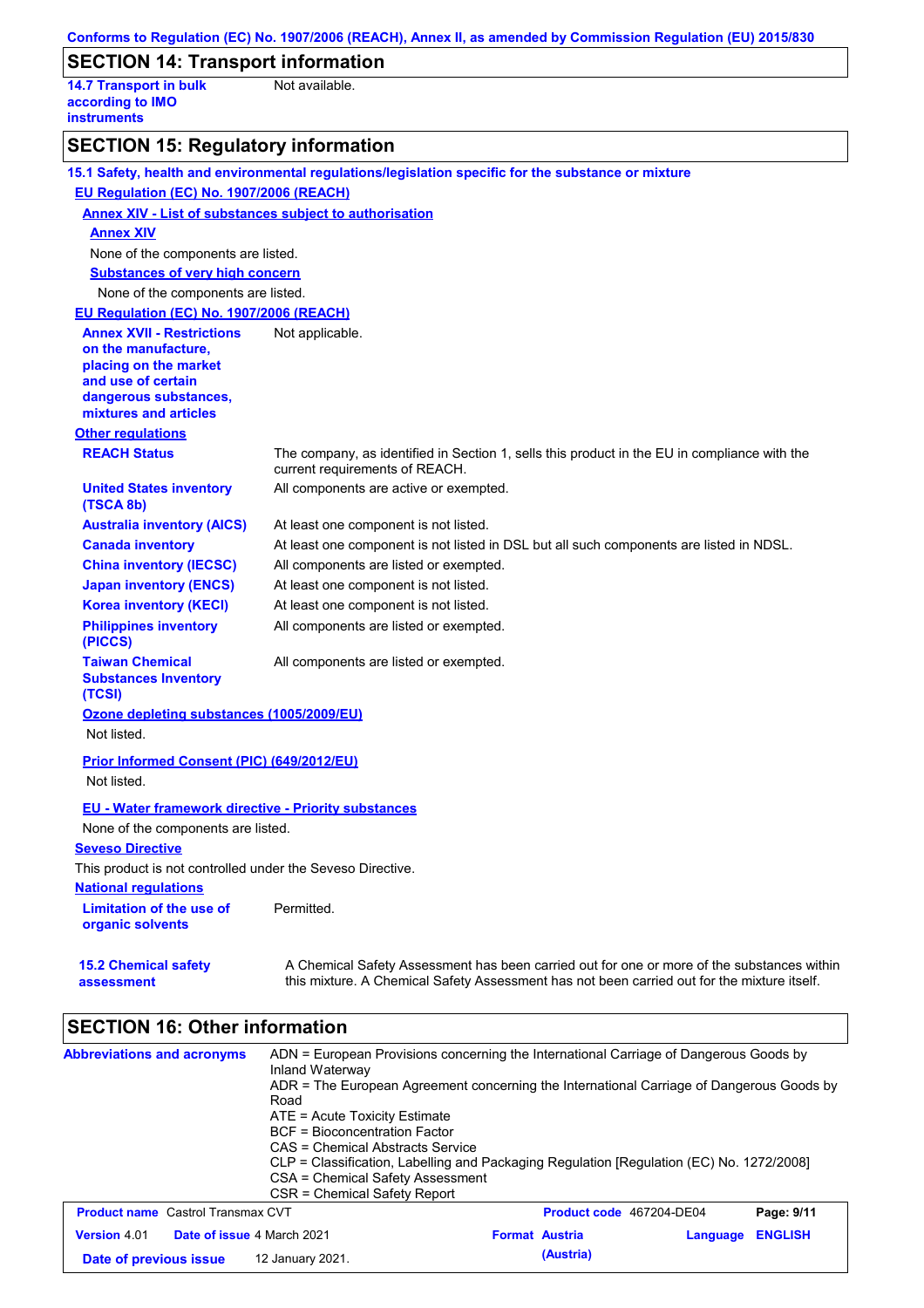## **SECTION 16: Other information**

DMEL = Derived Minimal Effect Level DNEL = Derived No Effect Level EINECS = European Inventory of Existing Commercial chemical Substances ES = Exposure Scenario EUH statement = CLP-specific Hazard statement EWC = European Waste Catalogue GHS = Globally Harmonized System of Classification and Labelling of Chemicals IATA = International Air Transport Association IBC = Intermediate Bulk Container IMDG = International Maritime Dangerous Goods LogPow = logarithm of the octanol/water partition coefficient MARPOL = International Convention for the Prevention of Pollution From Ships, 1973 as modified by the Protocol of 1978. ("Marpol" = marine pollution) OECD = Organisation for Economic Co-operation and Development PBT = Persistent, Bioaccumulative and Toxic PNEC = Predicted No Effect Concentration REACH = Registration, Evaluation, Authorisation and Restriction of Chemicals Regulation [Regulation (EC) No. 1907/2006] RID = The Regulations concerning the International Carriage of Dangerous Goods by Rail RRN = REACH Registration Number SADT = Self-Accelerating Decomposition Temperature SVHC = Substances of Very High Concern STOT-RE = Specific Target Organ Toxicity - Repeated Exposure STOT-SE = Specific Target Organ Toxicity - Single Exposure TWA = Time weighted average UN = United Nations UVCB = Complex hydrocarbon substance VOC = Volatile Organic Compound vPvB = Very Persistent and Very Bioaccumulative Varies = may contain one or more of the following 64741-88-4 / RRN 01-2119488706-23, 64741-89-5 / RRN 01-2119487067-30, 64741-95-3 / RRN 01-2119487081-40, 64741-96-4/ RRN 01-2119483621-38, 64742-01-4 / RRN 01-2119488707-21, 64742-44-5 / RRN 01-2119985177-24, 64742-45-6, 64742-52-5 / RRN 01-2119467170-45, 64742-53-6 / RRN 01-2119480375-34, 64742-54-7 / RRN 01-2119484627-25, 64742-55-8 / RRN 01-2119487077-29, 64742-56-9 / RRN 01-2119480132-48, 64742-57-0 / RRN 01-2119489287-22, 64742-58-1, 64742-62-7 / RRN 01-2119480472-38, 64742-63-8, 64742-65-0 / RRN 01-2119471299-27, 64742-70-7 / RRN 01-2119487080-42, 72623-85-9 / RRN 01-2119555262-43, 72623-86-0 / RRN 01-2119474878-16, 72623-87-1 / RRN 01-2119474889-13

**Procedure used to derive the classification according to Regulation (EC) No. 1272/2008 [CLP/GHS]**

| <b>Classification</b>                                   |                             | <b>Justification</b>                                                                    |  |  |  |  |
|---------------------------------------------------------|-----------------------------|-----------------------------------------------------------------------------------------|--|--|--|--|
| Not classified.                                         |                             |                                                                                         |  |  |  |  |
| <b>Full text of abbreviated H</b><br><b>statements</b>  | H304<br>H319                | May be fatal if swallowed and enters airways.<br>Causes serious eye irritation.         |  |  |  |  |
| <b>Full text of classifications</b><br><b>[CLP/GHS]</b> | Asp. Tox. 1<br>Eye Irrit. 2 | <b>ASPIRATION HAZARD - Category 1</b><br>SERIOUS EYE DAMAGE/EYE IRRITATION - Category 2 |  |  |  |  |
| <b>History</b>                                          |                             |                                                                                         |  |  |  |  |
| Date of issue/Date of<br><b>revision</b>                | 04/03/2021                  |                                                                                         |  |  |  |  |
| Date of previous issue                                  | 12/01/2021.                 |                                                                                         |  |  |  |  |
| <b>Prepared by</b>                                      | Product Stewardship         |                                                                                         |  |  |  |  |

**Indicates information that has changed from previously issued version.**

**Notice to reader**

All reasonably practicable steps have been taken to ensure this data sheet and the health, safety and environmental information contained in it is accurate as of the date specified below. No warranty or representation, express or implied is made as to the accuracy or completeness of the data and information in this data sheet.

The data and advice given apply when the product is sold for the stated application or applications. You should not use the product other than for the stated application or applications without seeking advice from BP Group.

It is the user's obligation to evaluate and use this product safely and to comply with all applicable laws and regulations. The BP Group shall not be responsible for any damage or injury resulting from use, other than the stated product use of the material, from any failure to adhere to recommendations, or from any hazards inherent in the nature of the material. Purchasers of the product for supply to a third party for use at work, have a duty to take all necessary steps to ensure that any person handling or using the product is provided with the information in this sheet. Employers have a duty to tell employees and others who may be affected of any hazards described in this sheet and of any precautions that should be taken. You can contact the BP Group to ensure that this document is the most current available. Alteration of this document is strictly prohibited.

| <b>Product name</b> Castrol Transmax CVT |  | <b>Product code</b> 467204-DE04   |  | Page: 10/11           |                         |  |
|------------------------------------------|--|-----------------------------------|--|-----------------------|-------------------------|--|
| <b>Version 4.01</b>                      |  | <b>Date of issue 4 March 2021</b> |  | <b>Format Austria</b> | <b>Language ENGLISH</b> |  |
| Date of previous issue                   |  | 12 January 2021.                  |  | (Austria)             |                         |  |